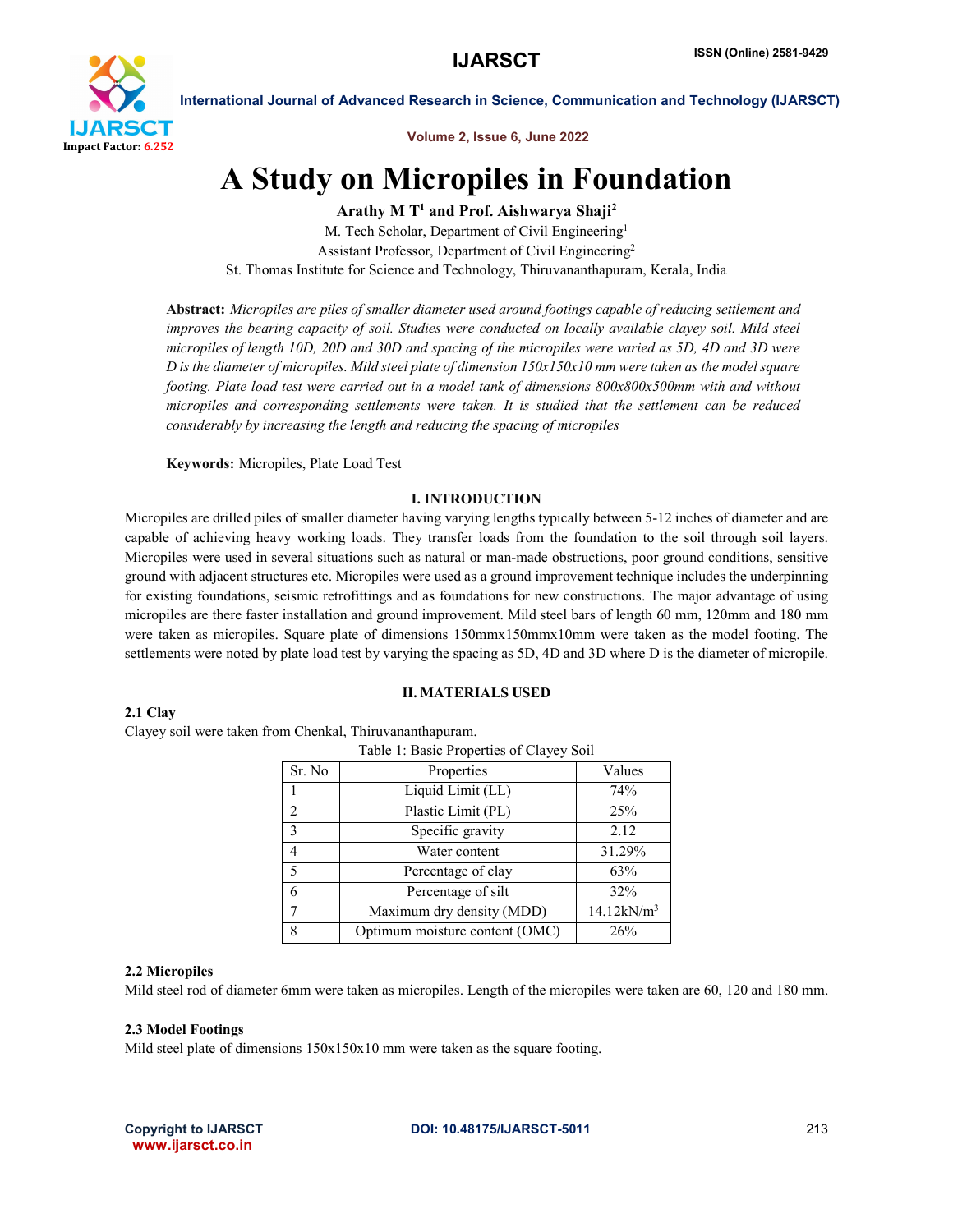

### Volume 2, Issue 6, June 2022

### III. EXPERIMENTAL WORK

### 3.1 Preparation of Foundation Medium

The clayey soil were sun dried and filled in the tank with dimensions 800x800x500 mm with proper water content in 3 layers with each layer having twenty five tampings. The footing is placed above the soil in the tank. The plate load test were conducted on the footing without micropiles and the corresponding settlements were noted.

### 3.2 Installation of Micropiles

Micropiles of various lengths were inserted into the soil in various spacings in the soil bed level. The footing were placed above the group micropiles and plate load test were performed. The corresponding settlements were noted.

## IV. RESULTS AND DISCUSSIONS

According to the experimental program, Plate load test were repeated on square footing by varying lengths and spacings of micropiles and the corresponding settlements were noted.

| Load $(kN)$ | Settlement (mm) |
|-------------|-----------------|
| 0           | $\mathbf{0}$    |
| 0.82        | 10.77           |
| 1.02        | 13.11           |
| 1.22        | 16.93           |
| 1.42        | 20.27           |
| 1.62        | 24.18           |
|             |                 |





Figure 1: Load - Settlement graph of square footing without micropile Table 3: Settlement of square footing

| Load     | Settlement (mm)  |                 |                 |                  |                 |                 |                 |                 |                 |  |
|----------|------------------|-----------------|-----------------|------------------|-----------------|-----------------|-----------------|-----------------|-----------------|--|
| (kN)     | 180 mm micropile |                 |                 | 120 mm micropile |                 |                 | 60 mm micropile |                 |                 |  |
|          | $30 \text{ mm}$  | $24 \text{ mm}$ | $18 \text{ mm}$ | $30 \text{ mm}$  | $24 \text{ mm}$ | $18 \text{ mm}$ | $30 \text{ mm}$ | $24 \text{ mm}$ | $18 \text{ mm}$ |  |
|          | spacing          | spacing         | spacing         | spacing          | spacing         | spacing         | spacing         | spacing         | spacing         |  |
| $\theta$ |                  | 0               | $\theta$        |                  | 0               | $\bf{0}$        | $\theta$        | $\theta$        |                 |  |
| 0.82     | 7.05             | 6.27            | 5.32            | 5.67             | 4.66            | 3.21            | 8.84            | 7.96            | 7.3             |  |
| 1.02     | 12.5             | 8.02            | 6.25            | 11.58            | 10.62           | 5.6             | 16.56           | 13.3            | 9.64            |  |
| 1.22     | 17.61            | 13.62           | 9.58            | 16.32            | 13.45           | 8.39            | 17.51           | 16.45           | 14.33           |  |
| 1.42     | 19.2             | 16.68           | 14.41           | 18.31            | 18.14           | 13.64           | 20.26           | 18.5            | 15.52           |  |
| 1.62     | 22               | 21.6            | 19.25           | 21.6             | 19.76           | 16.67           | 23.33           | 20.88           | 17.81           |  |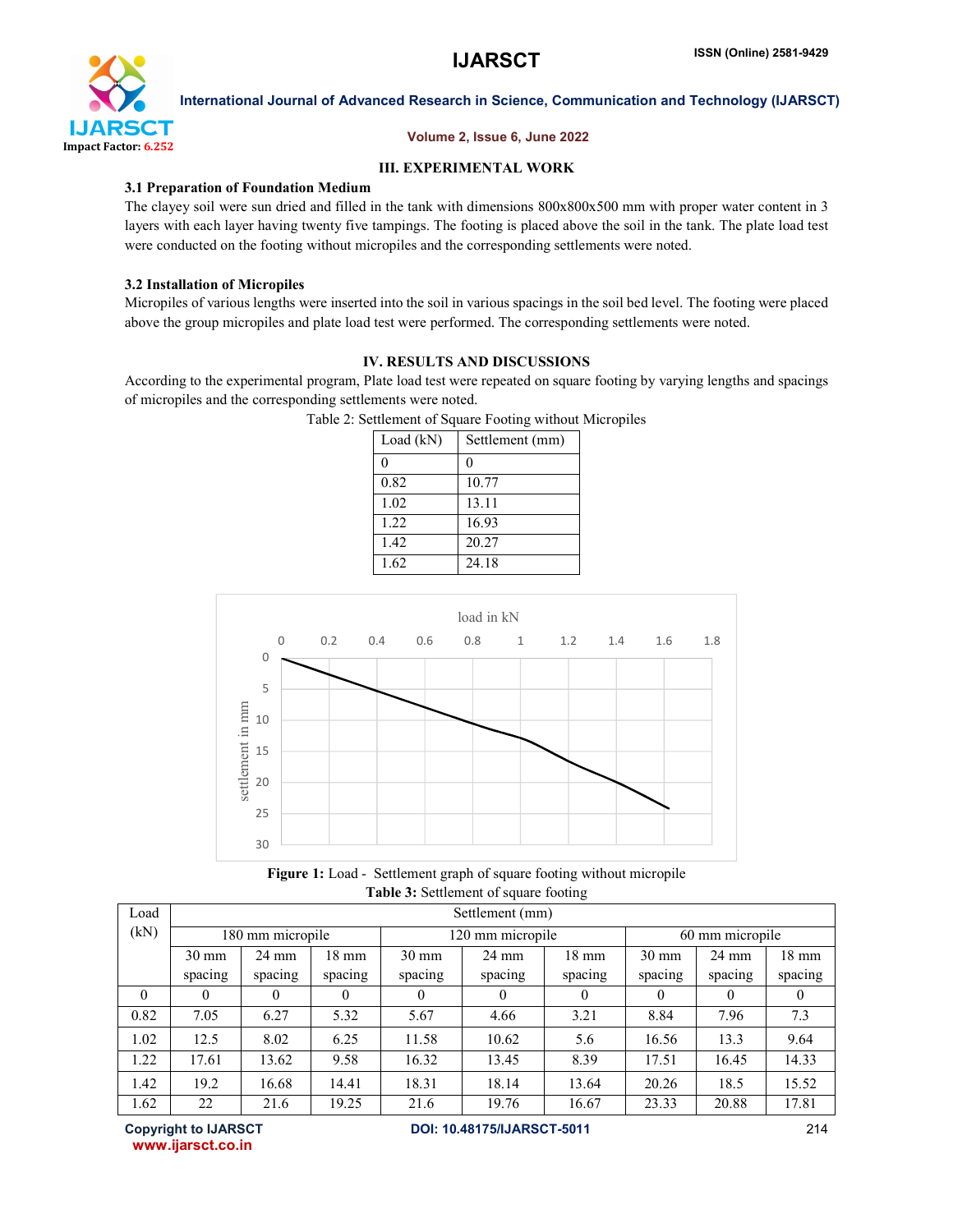# DТ Impact Factor: 6.252

International Journal of Advanced Research in Science, Communication and Technology (IJARSCT)

### Volume 2, Issue 6, June 2022

Table 3 shows the settlement values obtained from the plate load test conducted on square footing by varying the length and spacing of micropile.



Fig 2 : Load Settlement graph of 180 mm micropile in different spacings

Fig 2 shows the variation in the settlement of square footing resting on micropiles of 180 mm length in 30, 24 and 18 mm spacing. It is observed that the 18 mm spacing has the minimum settlement.



Fig 3 : Load Settlement graph of 120 mm micropile in different spacings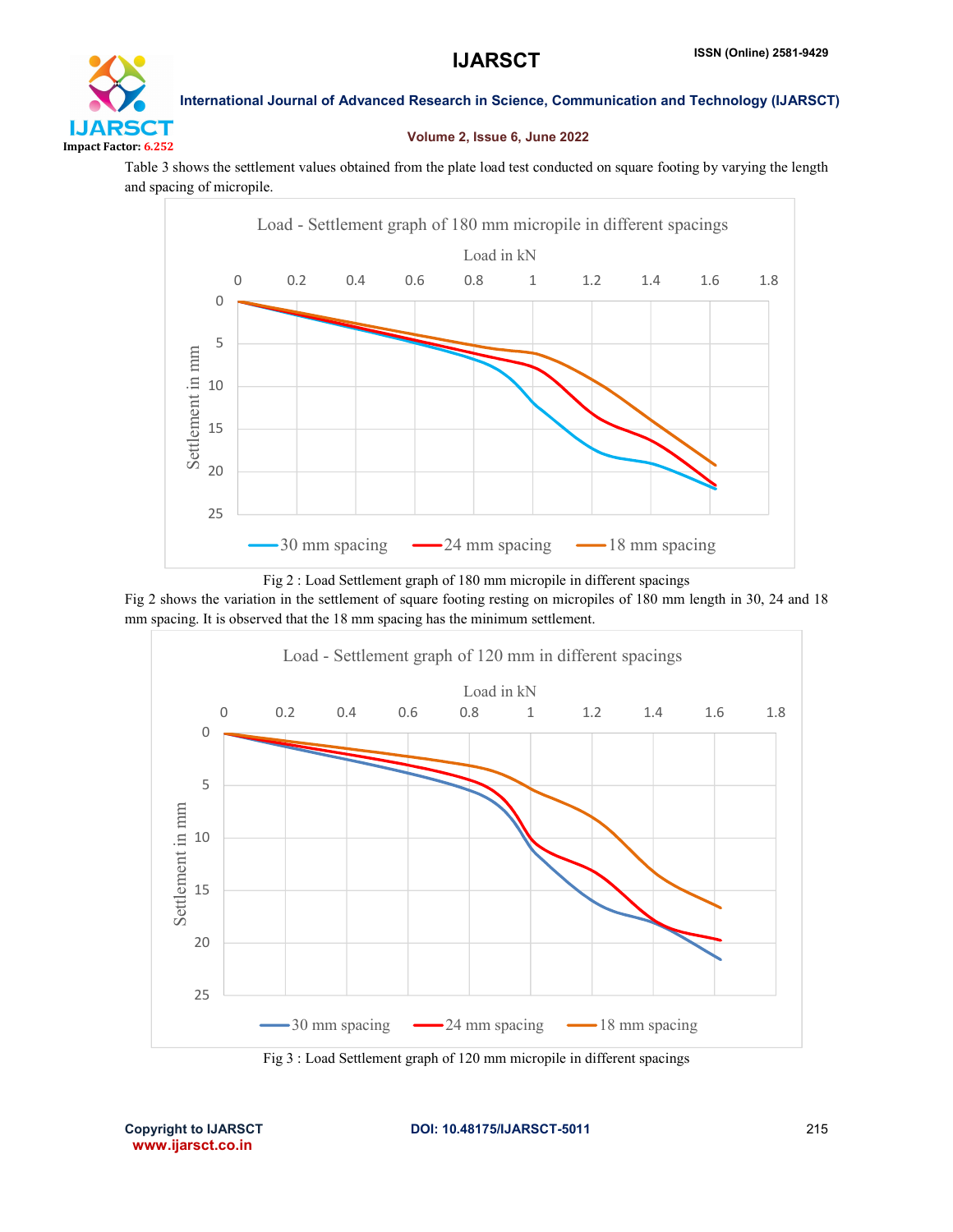

### Volume 2, Issue 6, June 2022

Fig 3 shows the variation in the settlement of square footing resting on micropiles of 120 mm length in 30, 24 and 18 mm spacing. In this trial also the 18 mm spacing shows the lowest settlement compared to the other spacings.



Fig 4 : Load Settlement graph of 60 mm micropile in different spacings

Fig 4 shows the variation in the settlement of square footing resting on micropiles of 60 mm length in 30, 24 and 18 mm spacing. Its evident from the graph that the settlement is minimum when the micropiles are arranged in 18 mm spacing.



Fig 5 : load - settlement graph of 30 mm spacing in different length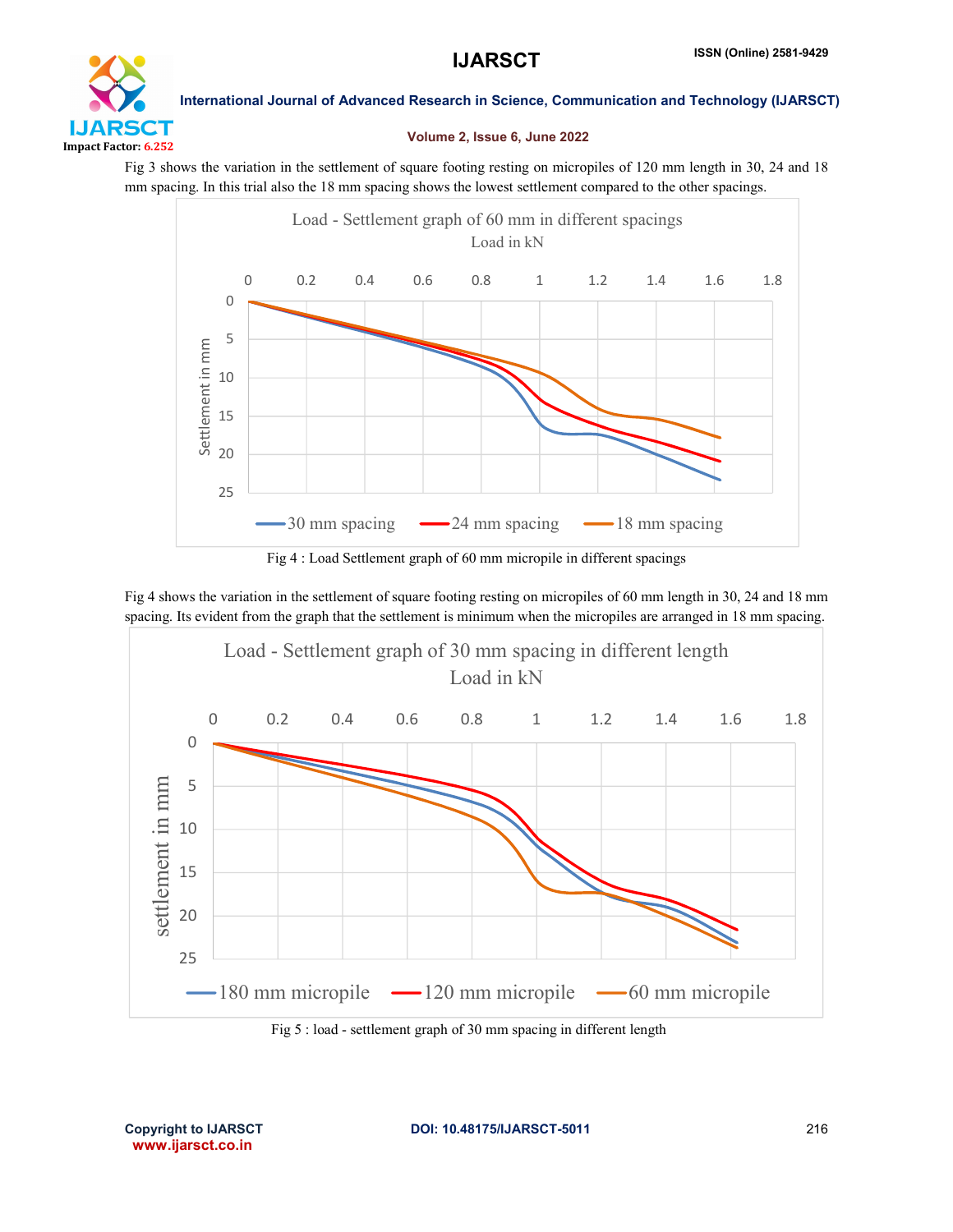Volume 2, Issue 6, June 2022



### International Journal of Advanced Research in Science, Communication and Technology (IJARSCT)







Fig 5, 6 and 7 represents the variation in the settlement obtained from plate load test conducted in the square footing for different length of micropiles. It is clear from the graph that in the above three different spacings, the minimum settlement is obtained for 120 mm length micropile.

## V. CONCLUSION

From the study conducted on square footing with micropiles of three different lengths and spacings, the following conclusions were made.